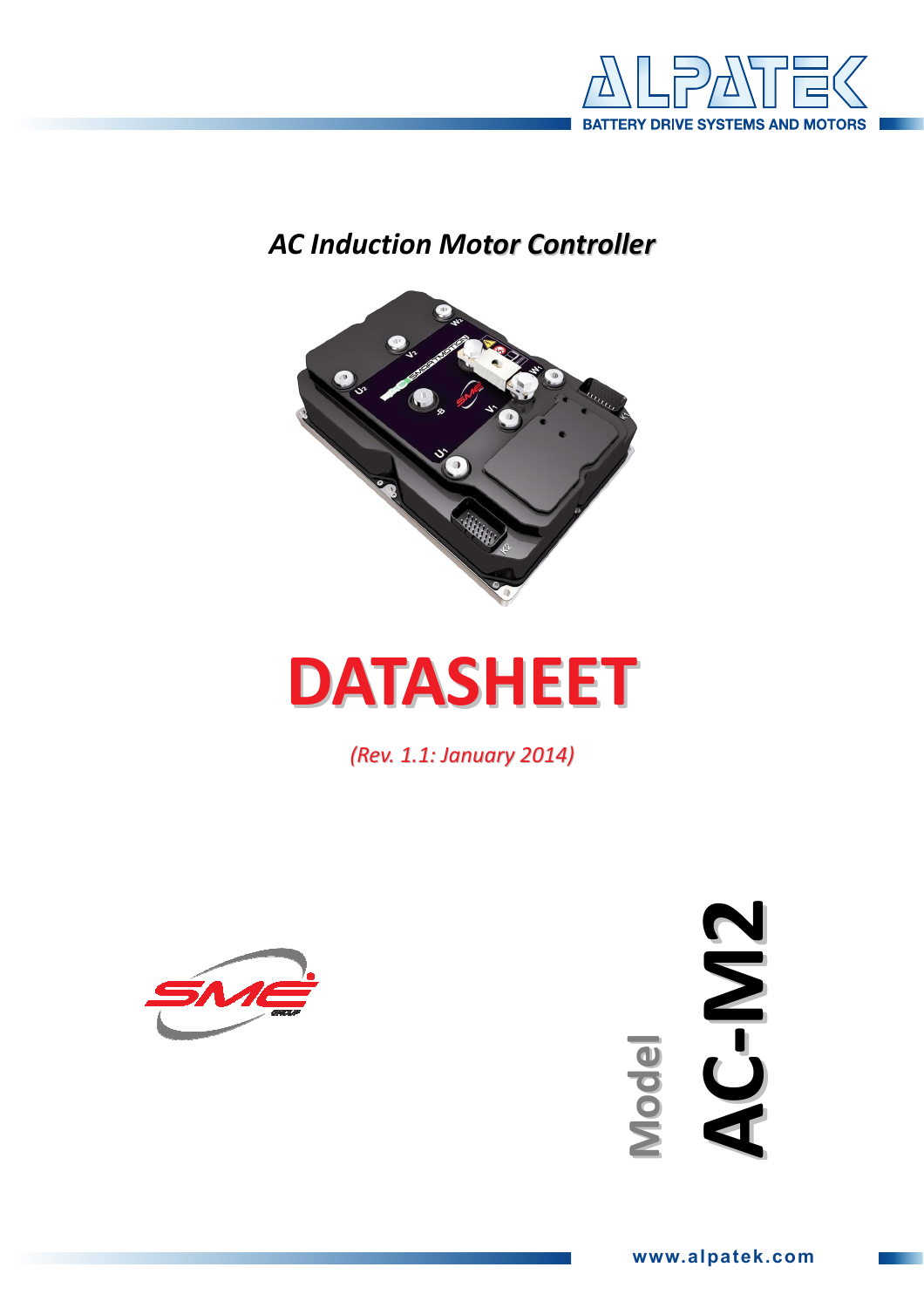

# ACM2 SmartMotion Inverter Series **Datasheet**

SME inverters provide advanced control of AC induction motors for traction or pump functions of any electrical vehicle working with speed or torque control algorithms.

SmartMotion is an integrated controller which can manage multi-function and fully configurable I/O pins for any I/O functions like digital and analogue inputs and digital and analogue outputs, capable of driving fans, relays' and hydraulic valves' coils, contactors, negative brakes and many others inductive/resistive loads.

It is fully suitable for counterbalanced and warehouse trucks, all heavy-duty applications as Tow Tractors, Cleaning machines or Air Platform, any kind of passengers vehicles or utility vehicles as Electric scooter or Golf or City Cars.

### Main features

- AC motor control features:
	- Indirect Field Oriented Control (IFOC) with unsurpassed dynamic and performance in full speed range by decoupling and regulating flux and torque vectors of stator current components
	- advanced Space Vector Modulation (SVM) technique for high system efficiency reducing motor harmonics and losses
	- accurate Rotor Flux Model and Fully Developed Field Weakening technique for high motor efficiency and dynamic across full speed range
	- optimization of stator losses is achieved through advanced management of rotor flux on all load conditions
	- motor model fully compatible with IEEE Standard in order to get the parameters of motor's equivalent circuit from no-load and blocked rotor tests; it can work with all AC motors of all manufactures
- Fully configurable through supplied GUI, which reduces abruptly the time to market start-up of the system
- Standard and same firmware for all inverter series (easily extendable to future models)
- Robust, safe and self diagnostic (both for hardware and software fault conditions)
- CAN Open and serial interfaces
- **Powerful logging of all sensible working variables**
- Full product tracking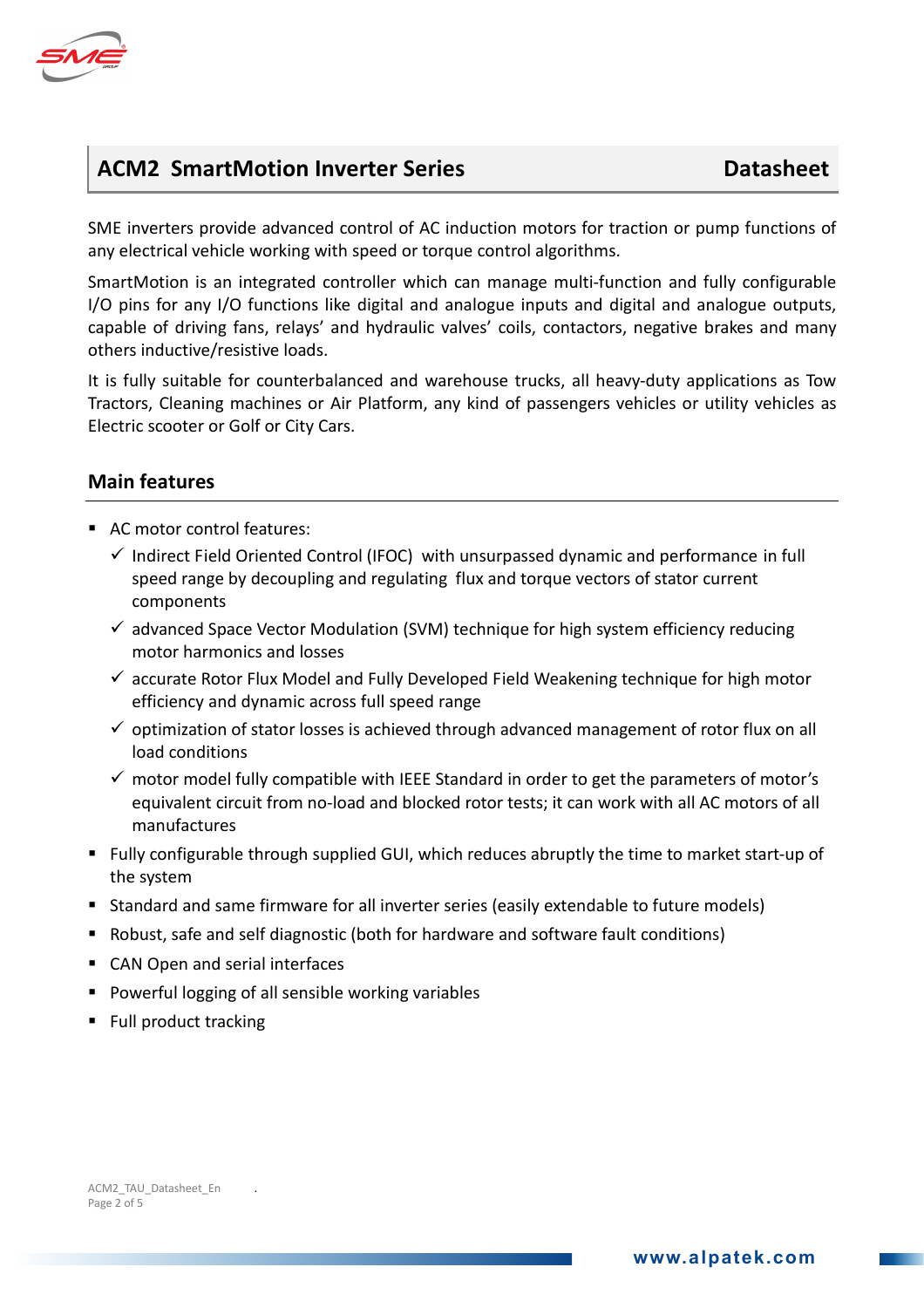

## Technical specification for ACM2 Smartmotion inverter series

#### Electrical and Power

| <b>Maximum RMS</b><br>inverter current (2') | <b>ACM2 24V</b>                               | $600Arms + 600Arms$  |
|---------------------------------------------|-----------------------------------------------|----------------------|
|                                             | ACM2 36-48V                                   | 375Arms + 375Arms    |
|                                             |                                               | 500Arms + 500Arms    |
|                                             |                                               | $625Arms + 625Arms$  |
|                                             |                                               | 750Arms + 750Arms    |
|                                             | ACM2 72-80V                                   | 350Arms + 350Arms    |
|                                             |                                               | 350Arms + 450Arms    |
|                                             |                                               | $450Arms + 450Arms$  |
|                                             |                                               | $600Arms + 600Arms$  |
| <b>PWM operating frequency</b>              |                                               | 9KHz                 |
| <b>Efficiency</b>                           |                                               | >95%                 |
| <b>Protection level</b>                     |                                               | <b>IP65</b>          |
| <b>Mechanical size</b>                      |                                               | 210 x 300 x 91 [mm]  |
| Weight                                      |                                               | 5,6 kg               |
| <b>Vibration</b>                            |                                               | 5g, 10÷500Hz, 3 axes |
| Working temperature range                   |                                               | $-30/+40^{\circ}$ C  |
| Storage temperature range                   |                                               | $-40/+50°C$          |
| Maximum case temperature                    |                                               | $100^{\circ}$ C      |
|                                             | EN1175 for safety<br>$\overline{\phantom{a}}$ |                      |
|                                             |                                               |                      |

- EN12895 for Electromagnetic compatibility

Regulatory compliance

- UL Recognized Component; meets UL583 dielectric test

The vehicle OEM takes full responsibility of the regulatory compliance of the vehicle system with the controller installed.



ACM2\_TAU\_Datasheet\_En . Page 3 of 5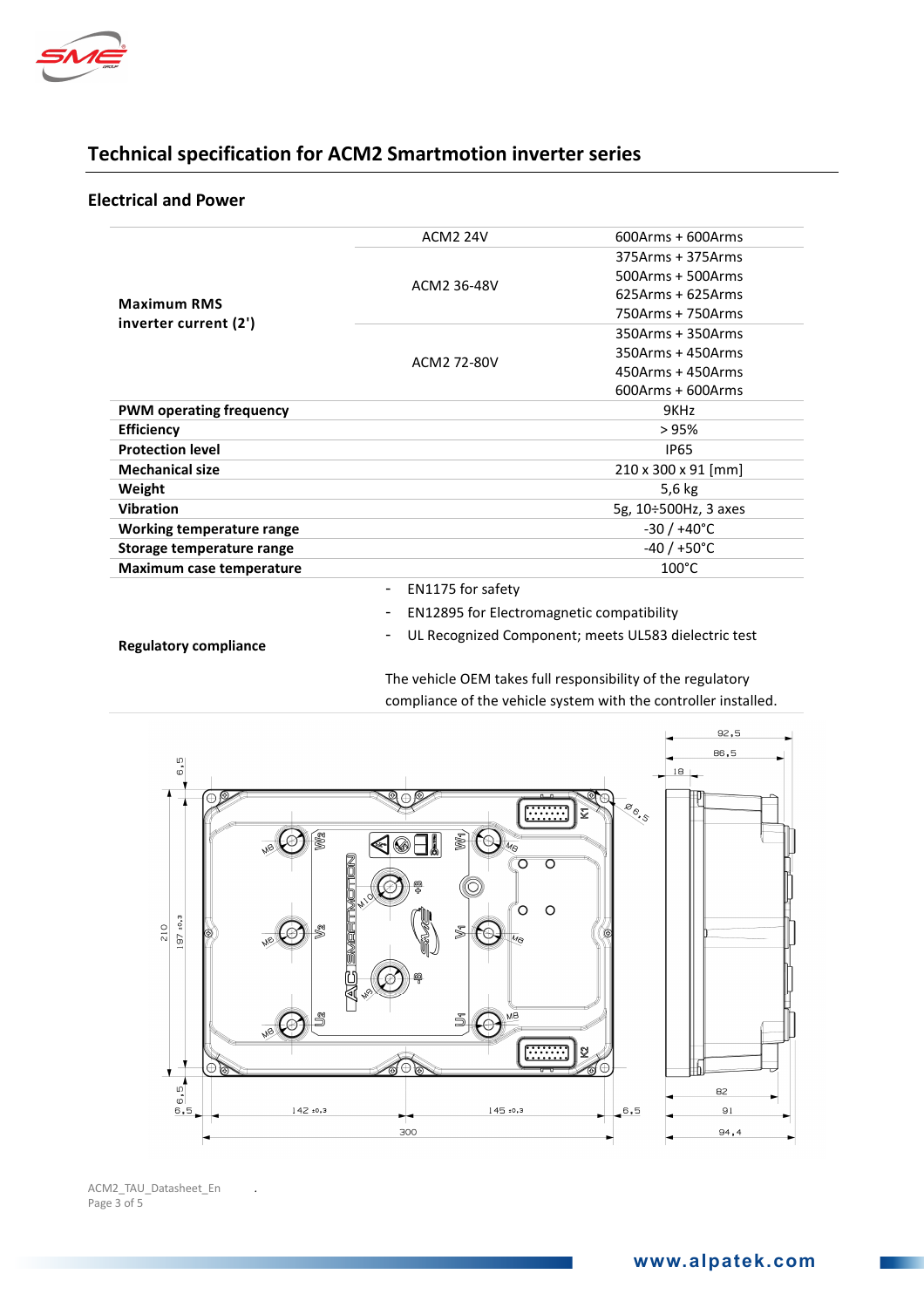

#### Controller Inputs and Outputs

| <b>Digital Inputs</b>                 | 17                            |
|---------------------------------------|-------------------------------|
| <b>Analogue Inputs</b>                | 8                             |
|                                       | 2 ON/OFF                      |
| Outputs (inductive or resistive load) | 3 PWM                         |
|                                       | 4                             |
| Motor speed sensor inputs             | $A + B$ channels for 2 motors |

#### Interfaces

|                             | CANOpen                                               |  |
|-----------------------------|-------------------------------------------------------|--|
| <b>CAN Protocol</b>         | Physical layer uses ISO11898-2                        |  |
|                             | Baud rates: 1Mbps, 800kbps, 500kbps, 250kbps, 125kbps |  |
| <b>Serial communication</b> | RS-232                                                |  |
| LIN bus                     | Yes                                                   |  |

#### Advanced functionalities "Standalone" Firmware Family

- **Filexible assignment of I/O in order to couple them to any provided functions**
- Transfer characteristics of all analog inputs can be set and modified graphically
- Quick setting and support of all kind of throttles in the market
- All outputs can be fully configured (relays, fans, negative brake,..) in relation to the control variable (input pin, temperature of motors or inverters, working conditions)
- **Three different operative modes can be configured in all their settings by the customer and** easily selected while the system is working
- AC motor control:
	- selection between Torque Control and Speed Control is easy and quick; system grants good feeling in both through a smooth, dynamic and precise response
	- $\checkmark$  auto setup of PI control parameters based on actual motor characteristic permits the safe and immediate tuning of motor's behavior
	- $\checkmark$  current and torque limits at different speed can be safely set by the customer, in a full graphical way, limited only by inverter's max ratings
	- $\checkmark$  speed/torque rates in all working condition are fully configurable
	- speed/torque self-limitations are fully configurable, depending on temperature or digital/analogue inputs
- Powerful and precise hill-hold function can be configured and activated in different conditions: on switch activation, on pedal brake activation, always active or always off
- Battery current estimation is provided without any further current probe;
- Advanced State of Charge algorithm which combines both Columbian current integration and Open Circuit Voltage characteristics;
- Complete diagnosis of thermal history and of faults history in order to improve inverter's reliability and help the customer to develop the right power dimensioning;

ACM2\_TAU\_Datasheet\_En . Page 4 of 5